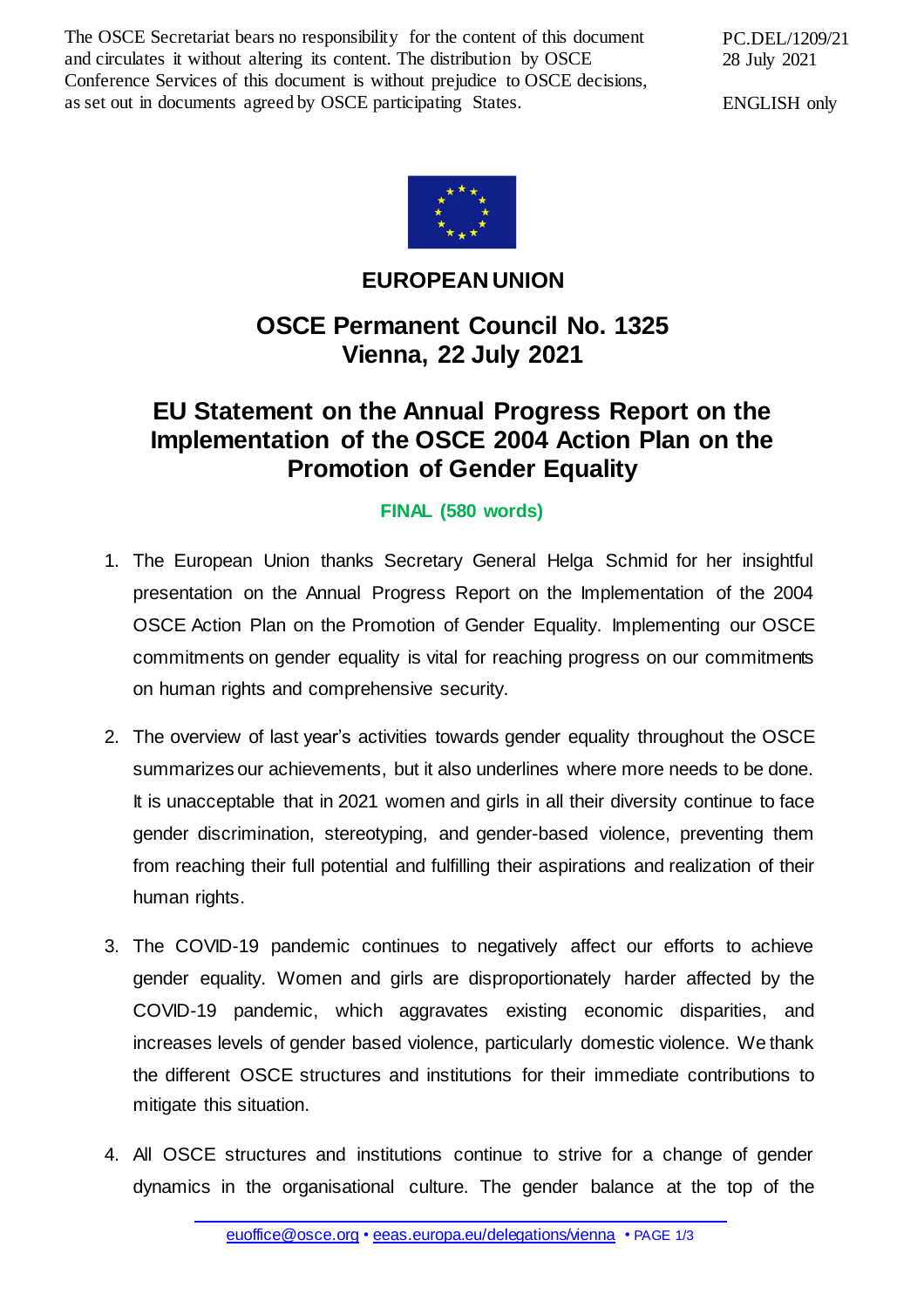organisation improved significantly. In order to consolidate this in the long run, we now need to focus on the mid-career level, where women remain under represented. Also, the seconded staff category, particularly in the field, including Heads of Missions, is still predominantly made up of men. We acknowledge that participating States have a role to play here, and the EU strives to do its part.

- 5. We strongly commend the Organisation's efforts to foster a gender-sensitive and inclusive working environment through increased standards of integrity, expectations of professional and respectful behaviour and the "zero-tolerance approach" towards harassment, sexual harassment and discrimination. Failing to address these issues is unacceptable and harms both the victims and the organisation. Awareness raising activities and learning opportunities clearly make a difference. We also welcome and support staff driven initiatives such as the Women's Advisory Group and OSCE Men for Gender Equality, which clearly shows that gender equality is an important topic for those working for the OSCE.
- 6. The report clearly showcases the will of participating States to actively implement the Women, Peace & Security agenda. We welcome the OSCE structures strong support to the participating States in this field. We will continue our efforts and support towards ensuring women's full, equal and meaningful participation in conflict prevention and resolution.
- 7. Gender mainstreaming into the monitoring and evaluation of all OSCE activities, programmes and projects is essential. Activities in all three dimensions benefit from such an approach.
- 8. Gender equality is a core principle of the European Union. It is our common vision and mind-set and we stand ready to work tirelessly, inside the European Union and with our international partners, to make it a reality.
- 9. In conclusion, we appreciate the progress made within the Organisation in implementing the commitments in the OSCE Gender Action Plan and we encourage all to continue with full implementation of the commitments. .. We thank the Gender Section in the Secretariat and the Gender Focal Points for their dedication and commitment to advancing gender equality in the OSCE from policy to practice. Finally, we also thank the Swedish Chairpersonship for keeping gender equality and